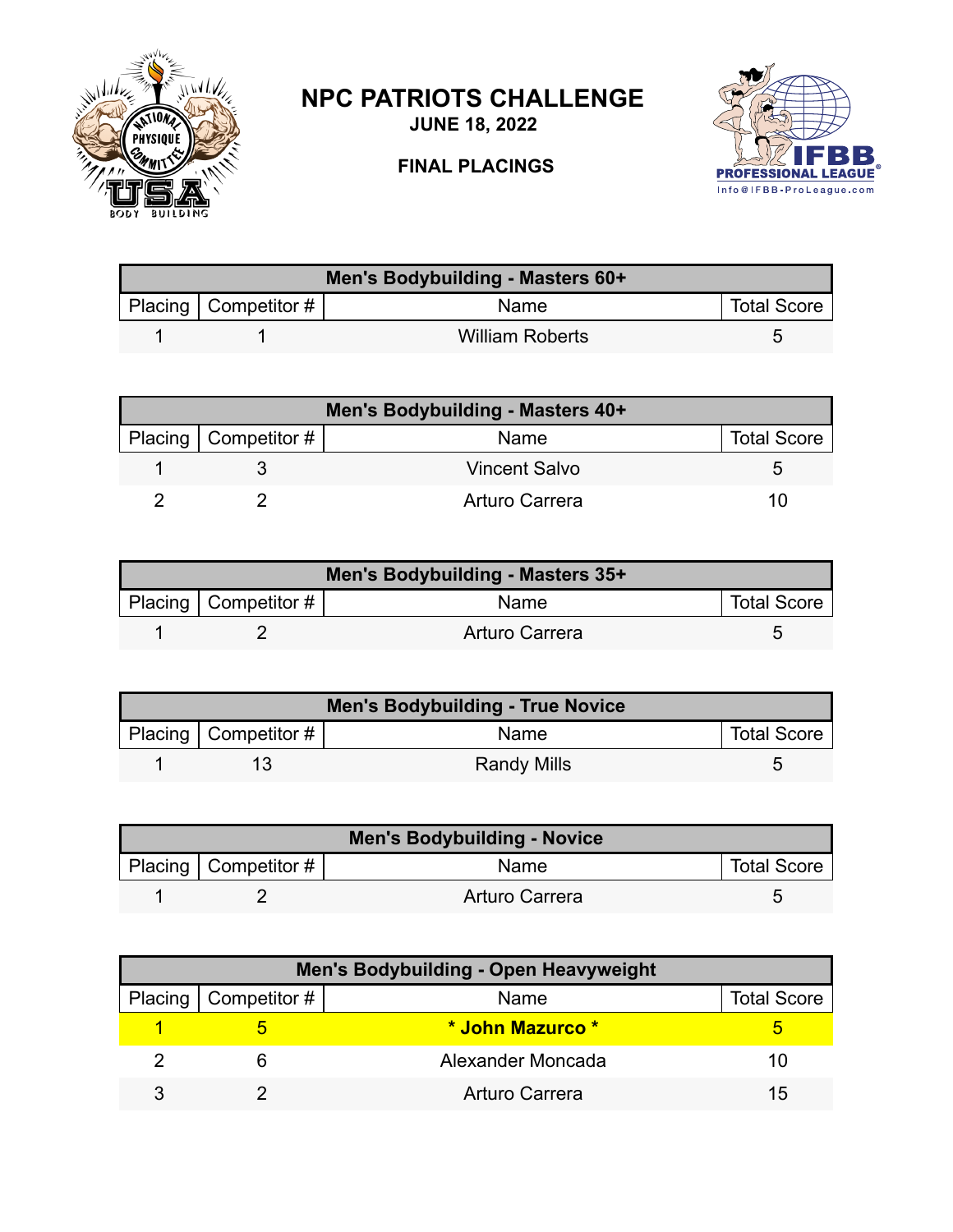| Men's Classic Physique - Masters 60+ |                                      |                        |                    |  |
|--------------------------------------|--------------------------------------|------------------------|--------------------|--|
|                                      | Placing $\vert$ Competitor # $\vert$ | Name                   | <b>Total Score</b> |  |
|                                      |                                      | <b>William Roberts</b> |                    |  |

| Men's Classic Physique - Masters 40+ |                        |                     |                    |  |
|--------------------------------------|------------------------|---------------------|--------------------|--|
|                                      | Placing   Competitor # | Name                | <b>Total Score</b> |  |
|                                      |                        | <b>Adam Simmons</b> |                    |  |
|                                      |                        | Arturo Carrera      |                    |  |

| Men's Classic Physique - Masters 35+ |                        |                |                    |  |
|--------------------------------------|------------------------|----------------|--------------------|--|
|                                      | Placing   Competitor # | <b>Name</b>    | <b>Total Score</b> |  |
|                                      |                        | Arturo Carrera |                    |  |

| Men's Classic Physique - True Novice A |                        |                     |                    |
|----------------------------------------|------------------------|---------------------|--------------------|
|                                        | Placing   Competitor # | Name                | <b>Total Score</b> |
|                                        |                        | * Sean Marlowe *    |                    |
|                                        | 14                     | <b>Jonas Quiles</b> | 10                 |
|                                        |                        | Vu Do               | 15                 |

| Men's Classic Physique - True Novice B |                        |                   |                    |  |
|----------------------------------------|------------------------|-------------------|--------------------|--|
|                                        | Placing   Competitor # | Name              | <b>Total Score</b> |  |
|                                        | ר! ו                   | Hayden Rudy       |                    |  |
|                                        |                        | <b>Balo Cloyd</b> |                    |  |

| Men's Classic Physique - Novice A |                                         |                    |  |  |
|-----------------------------------|-----------------------------------------|--------------------|--|--|
|                                   | Placing   Competitor #  <br><b>Name</b> |                    |  |  |
|                                   |                                         | * Arturo Carrera * |  |  |

| Men's Classic Physique - Novice B |                          |             |                    |
|-----------------------------------|--------------------------|-------------|--------------------|
|                                   | Placing   Competitor $#$ | Name        | <b>Total Score</b> |
|                                   | 1 <sub>2</sub>           | Hayden Rudy |                    |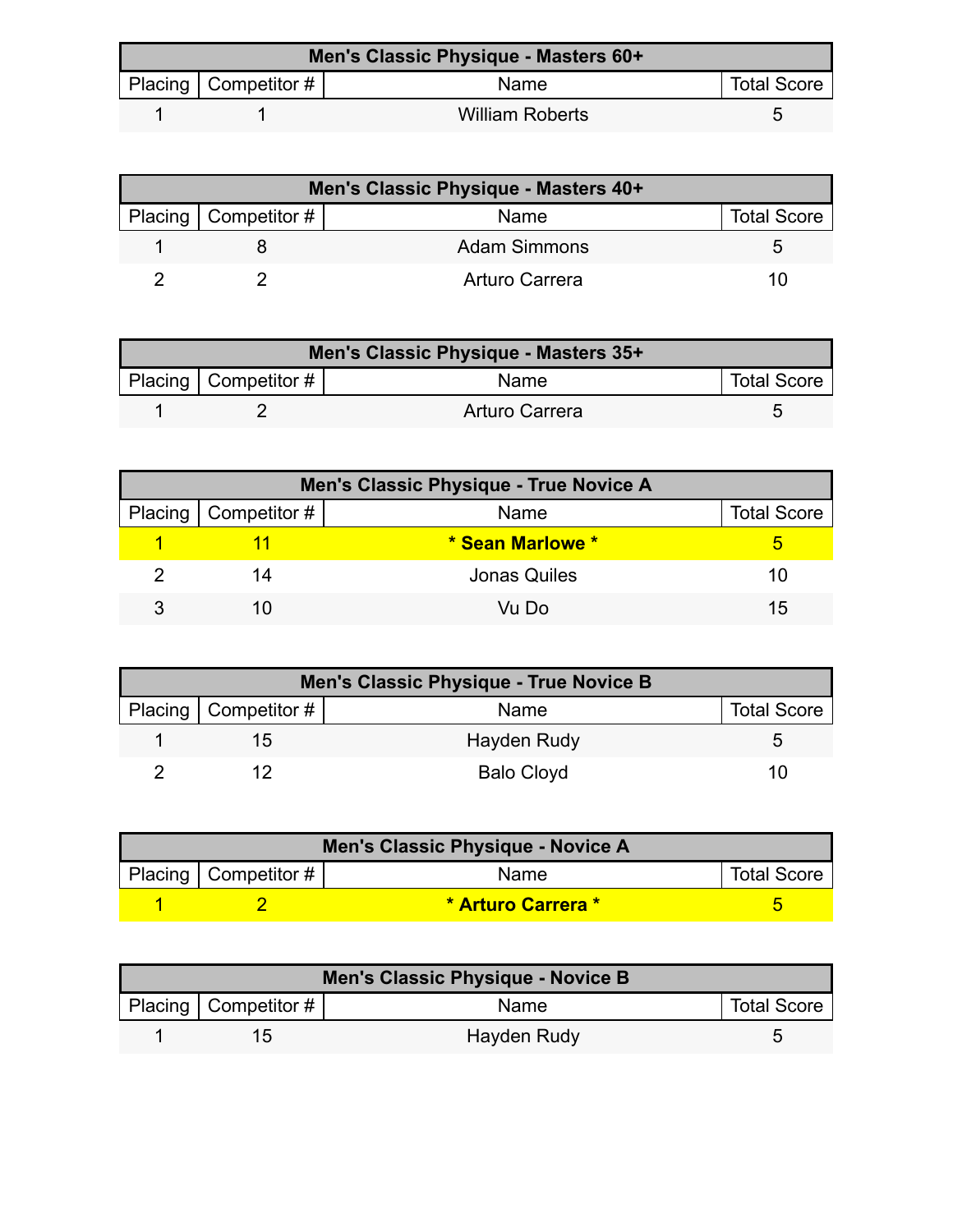| Men's Classic Physique - Open Class A |                        |                  |                    |  |
|---------------------------------------|------------------------|------------------|--------------------|--|
|                                       | Placing   Competitor # | Name             | <b>Total Score</b> |  |
|                                       | 16                     | Damien Quichocho |                    |  |
|                                       |                        | Sean Marlowe     | '''                |  |

| Men's Classic Physique - Open Class B |              |                       |                    |
|---------------------------------------|--------------|-----------------------|--------------------|
| Placing                               | Competitor # | Name                  | <b>Total Score</b> |
|                                       | 5            | John Mazurco          | 5                  |
| 2                                     | 17           | Michael Zanotti       | 11                 |
| 3                                     | 8            | <b>Adam Simmons</b>   | 14                 |
| 4                                     | 2            | <b>Arturo Carrera</b> | 20                 |
| 5                                     |              | <b>Balo Cloyd</b>     | 25                 |

| Men's Classic Physique - Open Class C |                        |                  |                    |  |
|---------------------------------------|------------------------|------------------|--------------------|--|
|                                       | Placing   Competitor # | Name             | <b>Total Score</b> |  |
|                                       |                        | * Jared Rhodes * |                    |  |

| Men's Physique - Masters 50+ |                        |                        |                    |
|------------------------------|------------------------|------------------------|--------------------|
|                              | Placing   Competitor # | Name                   | <b>Total Score</b> |
|                              | 20                     | <b>Andrew Martin</b>   | 5                  |
| 2                            | 22                     | <b>Michael Woodard</b> | 10                 |
| 3                            | 19                     | Leo Johnson            | 16                 |
|                              |                        | Jimmie Purkey          | 19                 |

| Men's Physique - Masters 45+ |                        |                      |                    |  |
|------------------------------|------------------------|----------------------|--------------------|--|
|                              | Placing   Competitor # | Name                 | <b>Total Score</b> |  |
|                              |                        | <b>Andrew Martin</b> |                    |  |
|                              |                        | Michael Woodard      | 111                |  |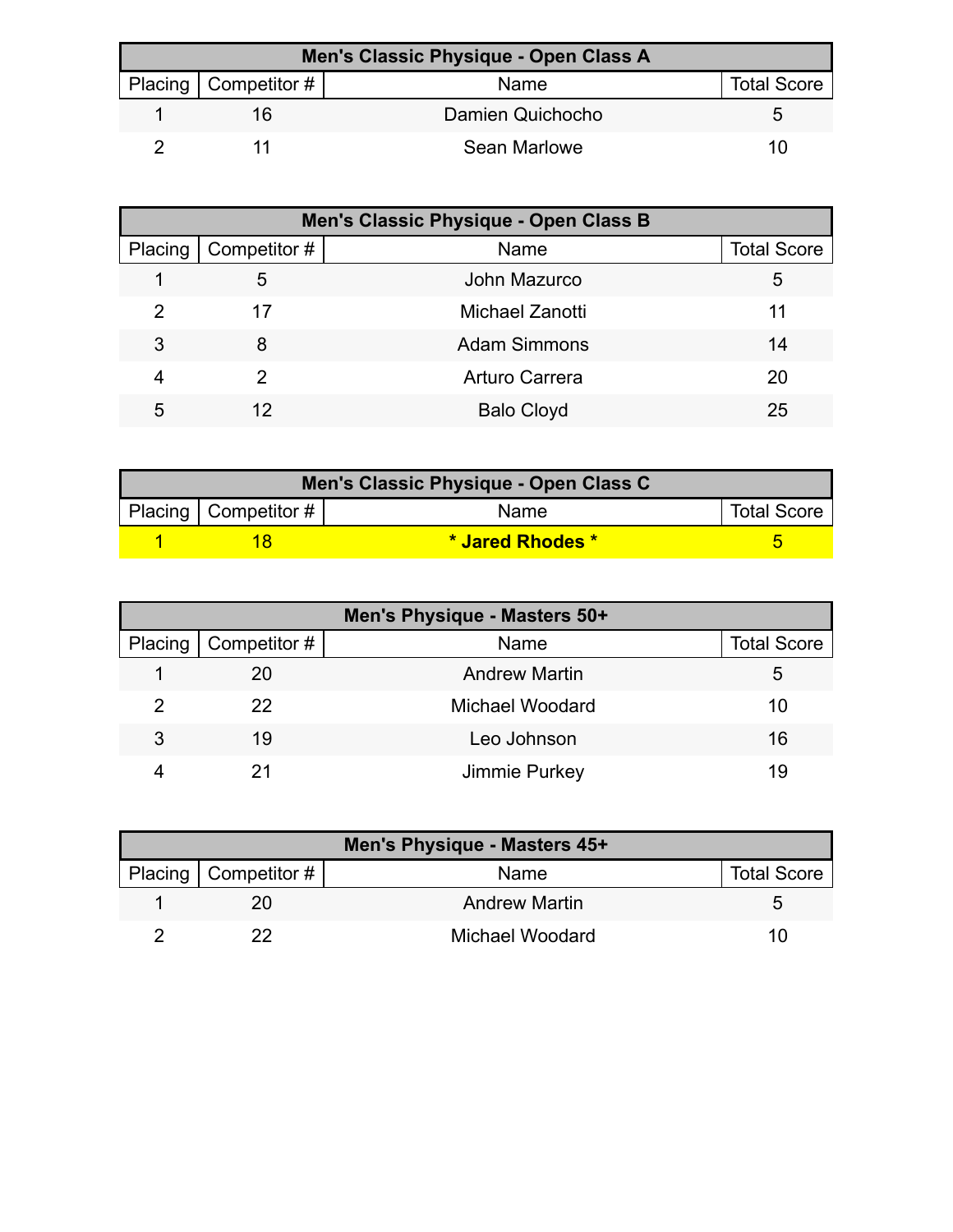| Men's Physique - Masters 40+ |              |                          |                    |  |
|------------------------------|--------------|--------------------------|--------------------|--|
| Placing                      | Competitor # | Name                     | <b>Total Score</b> |  |
|                              | 25           | <b>Francisco Morales</b> | 5                  |  |
| 2                            | 20           | <b>Andrew Martin</b>     | 10                 |  |
| 3                            | 23           | <b>Jd Conklin</b>        | 15                 |  |
| 4                            | 24           | Joshua Gage              | 20                 |  |
| 5                            | 26           | <b>Johnny Palacios</b>   | 25                 |  |

| Men's Physique - Masters 35+ B |              |                          |                    |
|--------------------------------|--------------|--------------------------|--------------------|
| Placing                        | Competitor # | Name                     | <b>Total Score</b> |
|                                | 28           | <b>Guy Smith</b>         |                    |
| 2                              | 25           | <b>Francisco Morales</b> | 10                 |
| 3                              | 29           | Edgar Zunigabravo        | 13                 |
| 4                              | 20           | <b>Andrew Martin</b>     | 20                 |
| 5                              | 27           | Ryan Bonzato             | 27                 |
| 6                              | 9            | Harvey Whiten Jr         | 28                 |

| Men's Physique - True Novice A |                           |                      |                    |
|--------------------------------|---------------------------|----------------------|--------------------|
|                                | Placing   Competitor $\#$ | <b>Name</b>          | <b>Total Score</b> |
|                                | 30.                       | <b>Chad Carrasco</b> |                    |

| Men's Physique - True Novice B |                          |                 |                    |
|--------------------------------|--------------------------|-----------------|--------------------|
|                                | Placing   Competitor $#$ | Name            | <b>Total Score</b> |
|                                |                          | Joseph Anacta   |                    |
|                                | 26                       | Johnny Palacios | 10                 |

| Men's Physique - True Novice C |                        |                     |                    |  |
|--------------------------------|------------------------|---------------------|--------------------|--|
|                                | Placing   Competitor # | Name                | <b>Total Score</b> |  |
|                                |                        | * Deshaun Freeman * |                    |  |
|                                |                        | Harvey Whiten Jr    | 10                 |  |
|                                | 33                     | Nicholas Wilson     | 15                 |  |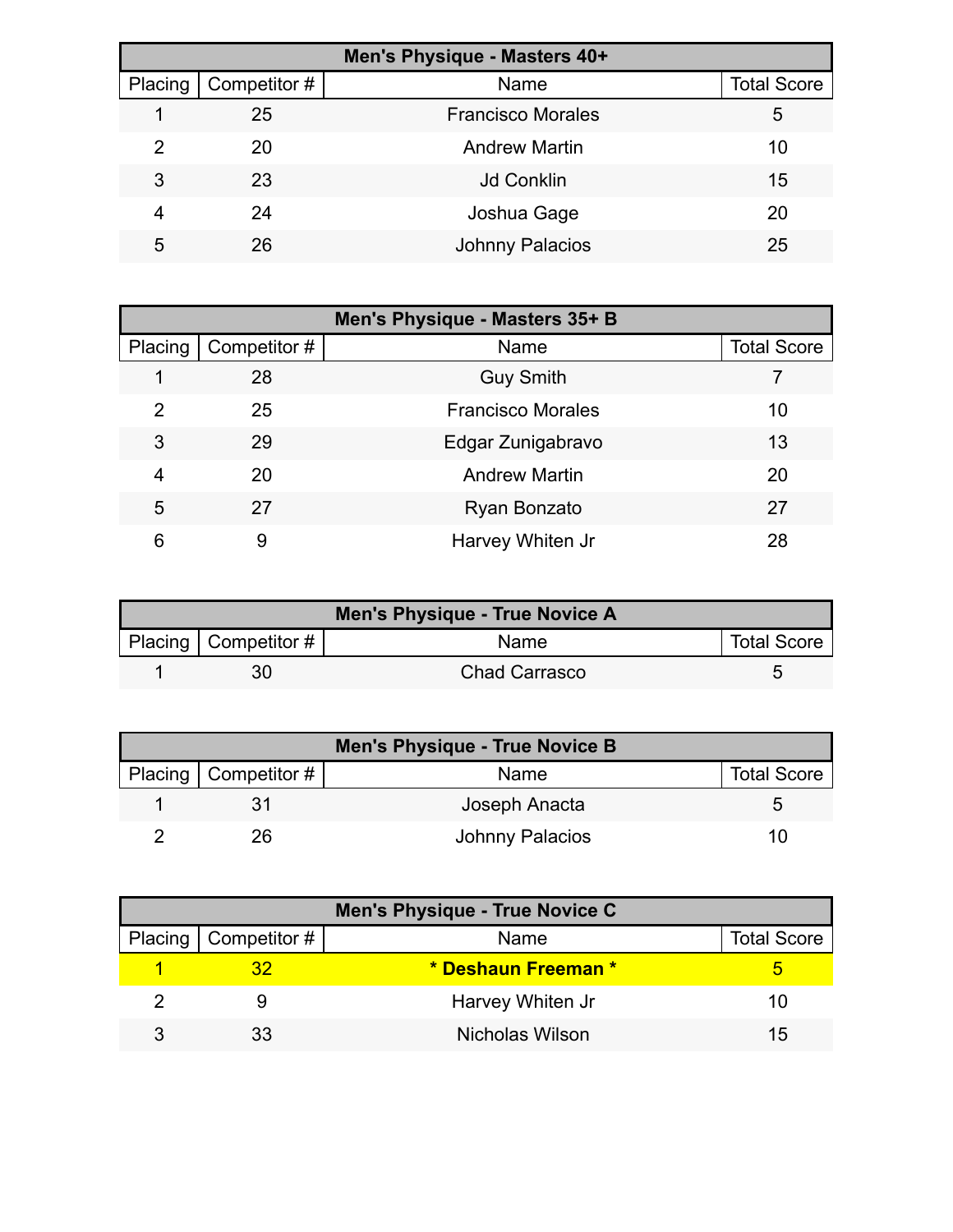| <b>Men's Physique - Novice A</b> |                        |                      |                    |
|----------------------------------|------------------------|----------------------|--------------------|
|                                  | Placing   Competitor # | Name                 | <b>Total Score</b> |
|                                  | 35                     | * Shane Hawk *       | 5                  |
| 2                                | 34                     | David Escobedo       | 11                 |
| 3                                | 120                    | <b>Antwon Sabal</b>  | 15                 |
|                                  | 30                     | <b>Chad Carrasco</b> | 18                 |

| <b>Men's Physique - Novice B</b> |                              |                   |                    |  |
|----------------------------------|------------------------------|-------------------|--------------------|--|
|                                  | Placing $\vert$ Competitor # | Name              | <b>Total Score</b> |  |
|                                  |                              | Ryan Bonzato      | 5                  |  |
|                                  | 23                           | <b>Jd Conklin</b> | 10                 |  |
|                                  | 22                           | Michael Woodard   | 15                 |  |

| <b>Men's Physique - Novice C</b> |                        |                 |                    |
|----------------------------------|------------------------|-----------------|--------------------|
|                                  | Placing   Competitor # | Name            | <b>Total Score</b> |
|                                  |                        | Deshaun Freeman |                    |
|                                  | 33                     | Nicholas Wilson | 10                 |

| Men's Physique - Open Class A |              |                     |                    |  |
|-------------------------------|--------------|---------------------|--------------------|--|
| Placing                       | Competitor # | Name                | <b>Total Score</b> |  |
|                               | 35           | <b>Shane Hawk</b>   | 5                  |  |
| 2                             | 36           | <b>Nylan Dones</b>  | 10                 |  |
| 3                             | 37           | Jonathan Nunez      | 15                 |  |
| 4                             | 34           | David Escobedo      | 22                 |  |
| 5                             | 120          | <b>Antwon Sabal</b> | 23                 |  |

| Men's Physique - Open Class B |                        |                            |             |  |
|-------------------------------|------------------------|----------------------------|-------------|--|
|                               | Placing   Competitor # | Name                       | Total Score |  |
|                               | 122                    | <b>Brennen Biewener</b>    |             |  |
|                               | 38                     | Erwin Barrido              | 10          |  |
|                               | 39                     | Jose Luis Mendoza Gonzalez | 15          |  |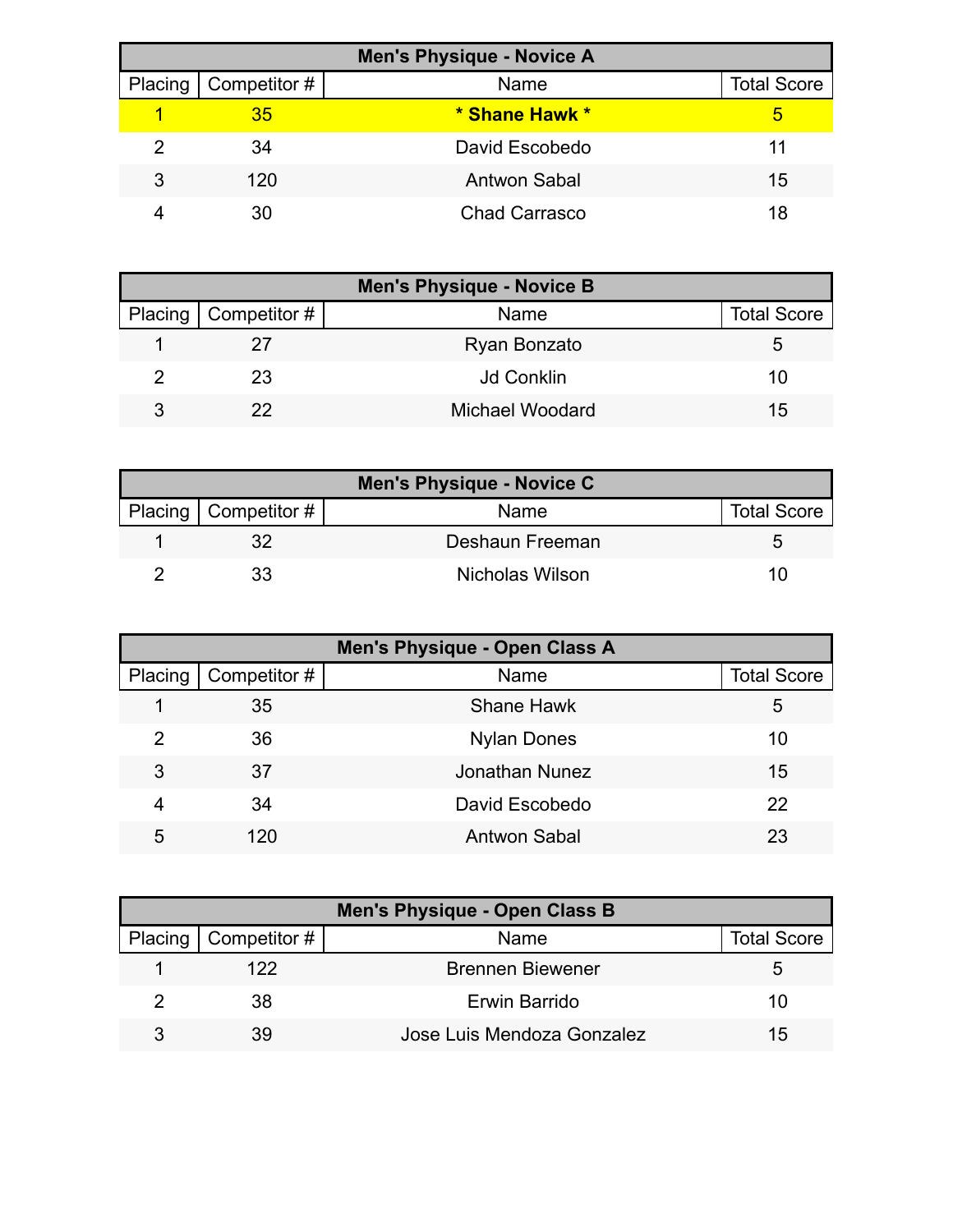| Men's Physique - Open Class C |              |                       |                    |  |
|-------------------------------|--------------|-----------------------|--------------------|--|
| Placing                       | Competitor # | Name                  | <b>Total Score</b> |  |
|                               | 40           | <b>Teaghan Avrett</b> | 5                  |  |
| $\mathcal{P}$                 | 121          | Matt Diaz             | 10                 |  |
| 3                             | 42           | Johnny Valenzuela     | 15                 |  |
| 4                             | 41           | <b>Charles Ho</b>     | 20                 |  |
| 5                             | 43           | Jun Anda              | 25                 |  |

| Men's Physique - Open Class D |                      |                    |  |  |
|-------------------------------|----------------------|--------------------|--|--|
| Placing   Competitor $#$      | Name                 | <b>Total Score</b> |  |  |
|                               | <b>Andrew Martin</b> | G                  |  |  |
|                               | Joseph Anacta        | 10                 |  |  |

| Men's Physique - Open Class E |                        |                   |                    |  |
|-------------------------------|------------------------|-------------------|--------------------|--|
|                               | Placing   Competitor # | Name              | <b>Total Score</b> |  |
|                               | 28                     | <b>Guy Smith</b>  |                    |  |
|                               | 29                     | Edgar Zunigabravo | 10                 |  |
| ર                             | 2Δ                     | Joshua Gage       | $15^{\circ}$       |  |

| <b>Men's Physique - Open Class F</b> |              |                          |                    |  |
|--------------------------------------|--------------|--------------------------|--------------------|--|
| Placing                              | Competitor # | Name                     | <b>Total Score</b> |  |
| 1                                    | 44           | * Richmond Davis *       | 5                  |  |
| 2                                    | 25           | <b>Francisco Morales</b> | 10                 |  |
| 3                                    | 32           | Deshaun Freeman          | 15                 |  |
| 4                                    | 9            | Harvey Whiten Jr         | 20                 |  |
| 5                                    | 19           | Leo Johnson              | 25                 |  |

| Women's Figure - Masters 45+ |                        |                       |                    |  |
|------------------------------|------------------------|-----------------------|--------------------|--|
|                              | Placing   Competitor # | Name                  | <b>Total Score</b> |  |
|                              | 45                     | Linda Josefsson-Young |                    |  |

| Women's Figure - Masters 40+ |                        |                       |                    |  |
|------------------------------|------------------------|-----------------------|--------------------|--|
|                              | Placing   Competitor # | Name                  | <b>Total Score</b> |  |
|                              | 45                     | Linda Josefsson-Young |                    |  |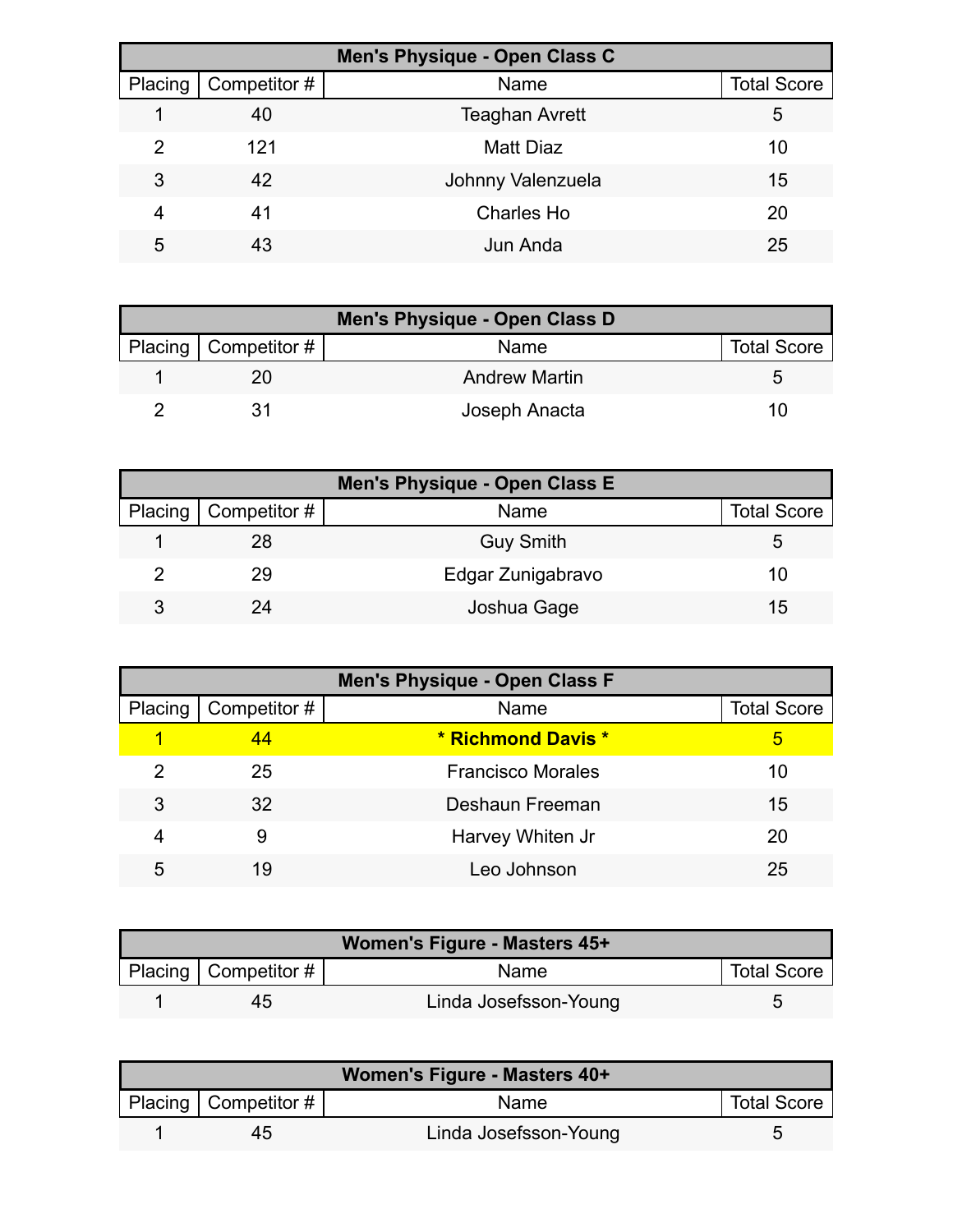| <b>Women's Figure - Masters 35+ B</b> |                        |              |                    |  |
|---------------------------------------|------------------------|--------------|--------------------|--|
|                                       | Placing   Competitor # | <b>Name</b>  | <b>Total Score</b> |  |
|                                       | 46                     | Diana Garcia |                    |  |

| <b>Women's Figure - True Novice</b> |                        |                      |                    |
|-------------------------------------|------------------------|----------------------|--------------------|
|                                     | Placing   Competitor # | Name                 | <b>Total Score</b> |
|                                     | 46                     | Diana Garcia         |                    |
|                                     |                        | <b>Cameron Keene</b> | 10                 |

| <b>Women's Figure - Novice</b> |                        |                         |                    |
|--------------------------------|------------------------|-------------------------|--------------------|
|                                | Placing   Competitor # | Name                    | <b>Total Score</b> |
|                                | 46                     | Diana Garcia            |                    |
|                                |                        | <b>Channing Mazurco</b> | 10                 |

| Women's Figure - Open Class B |                          |              |                    |
|-------------------------------|--------------------------|--------------|--------------------|
|                               | Placing   Competitor $#$ | Name         | <b>Total Score</b> |
|                               | 49                       | Jamye Cooley |                    |

| Women's Figure - Open Class C |                           |                      |                    |
|-------------------------------|---------------------------|----------------------|--------------------|
|                               | Placing   Competitor $\#$ | Name                 | <b>Total Score</b> |
|                               |                           | * Channing Mazurco * |                    |

| <b>Women's Figure - Open Class D</b> |                              |                         |                    |  |
|--------------------------------------|------------------------------|-------------------------|--------------------|--|
|                                      | Placing $\vert$ Competitor # | Name                    | <b>Total Score</b> |  |
|                                      | 51                           | <b>Kimberly Vaughan</b> |                    |  |
|                                      | 50                           | Madalyn Taisacan        | 10                 |  |
| ঽ                                    |                              | <b>Cameron Keene</b>    | 15                 |  |

| Women's Wellness - Masters 45+ |                          |                            |                    |
|--------------------------------|--------------------------|----------------------------|--------------------|
|                                | Placing   Competitor $#$ | Name                       | <b>Total Score</b> |
|                                | 52                       | <b>Christie Wellington</b> |                    |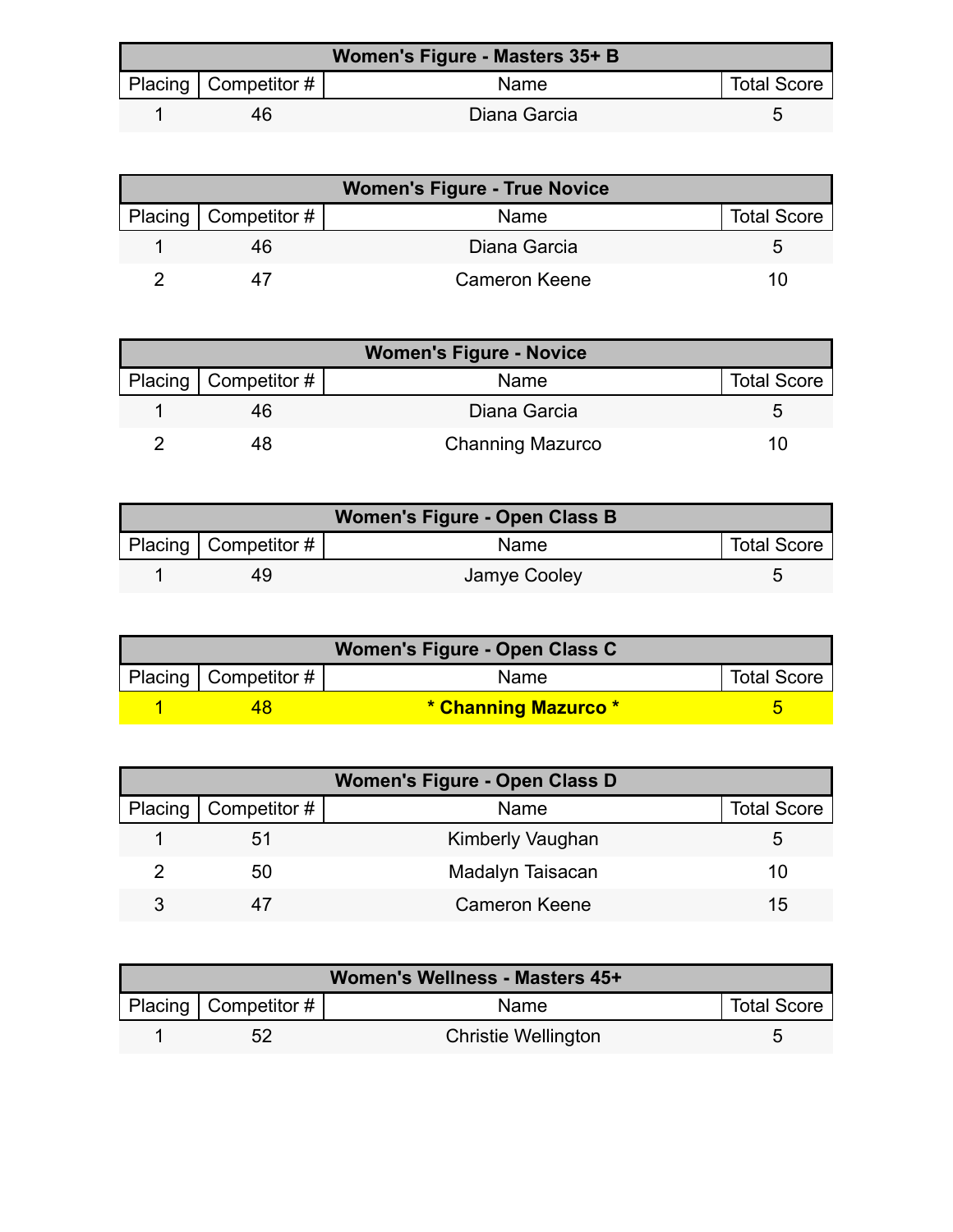| Women's Wellness - Masters 40+ |                          |                 |                    |
|--------------------------------|--------------------------|-----------------|--------------------|
|                                | Placing   Competitor $#$ | Name            | <b>Total Score</b> |
|                                | 54                       | Maristela Pabon |                    |
|                                | 53                       | Gleinys Alayon  | 10                 |

| Women's Wellness - Masters 35+ A |                        |                      |                    |
|----------------------------------|------------------------|----------------------|--------------------|
|                                  | Placing   Competitor # | Name                 | <b>Total Score</b> |
|                                  | הה                     | * Jessica Figueroa * |                    |
|                                  | 56                     | Olida Rodriguez      | 11                 |

| Women's Wellness - Masters 35+ B |                          |                 |                    |
|----------------------------------|--------------------------|-----------------|--------------------|
|                                  | Placing   Competitor $#$ | Name            | <b>Total Score</b> |
|                                  | 54                       | Maristela Pabon |                    |

| <b>Women's Wellness - True Novice A</b> |                        |                   |                    |
|-----------------------------------------|------------------------|-------------------|--------------------|
|                                         | Placing   Competitor # | Name              | <b>Total Score</b> |
|                                         |                        | * Ramona Erturk * |                    |
|                                         |                        | Alondra Hernandez |                    |

| <b>Women's Wellness - True Novice B</b> |                        |                            |                    |
|-----------------------------------------|------------------------|----------------------------|--------------------|
|                                         | Placing   Competitor # | Name                       | <b>Total Score</b> |
|                                         | 58                     | Danielle Seaman            |                    |
|                                         | 62                     | Shavonne Ibarra            | 10                 |
|                                         | 52                     | <b>Christie Wellington</b> | 15                 |

| <b>Women's Wellness - Novice A</b> |              |                      |                    |
|------------------------------------|--------------|----------------------|--------------------|
| Placing                            | Competitor # | Name                 | <b>Total Score</b> |
|                                    | 60           | * Alma Josie Lopez * |                    |
|                                    | 55           | Jessica Figueroa     | 8                  |
| 3                                  | 59           | <b>Kelly Guinto</b>  | 15                 |
|                                    | 57           | Alondra Hernandez    | 20                 |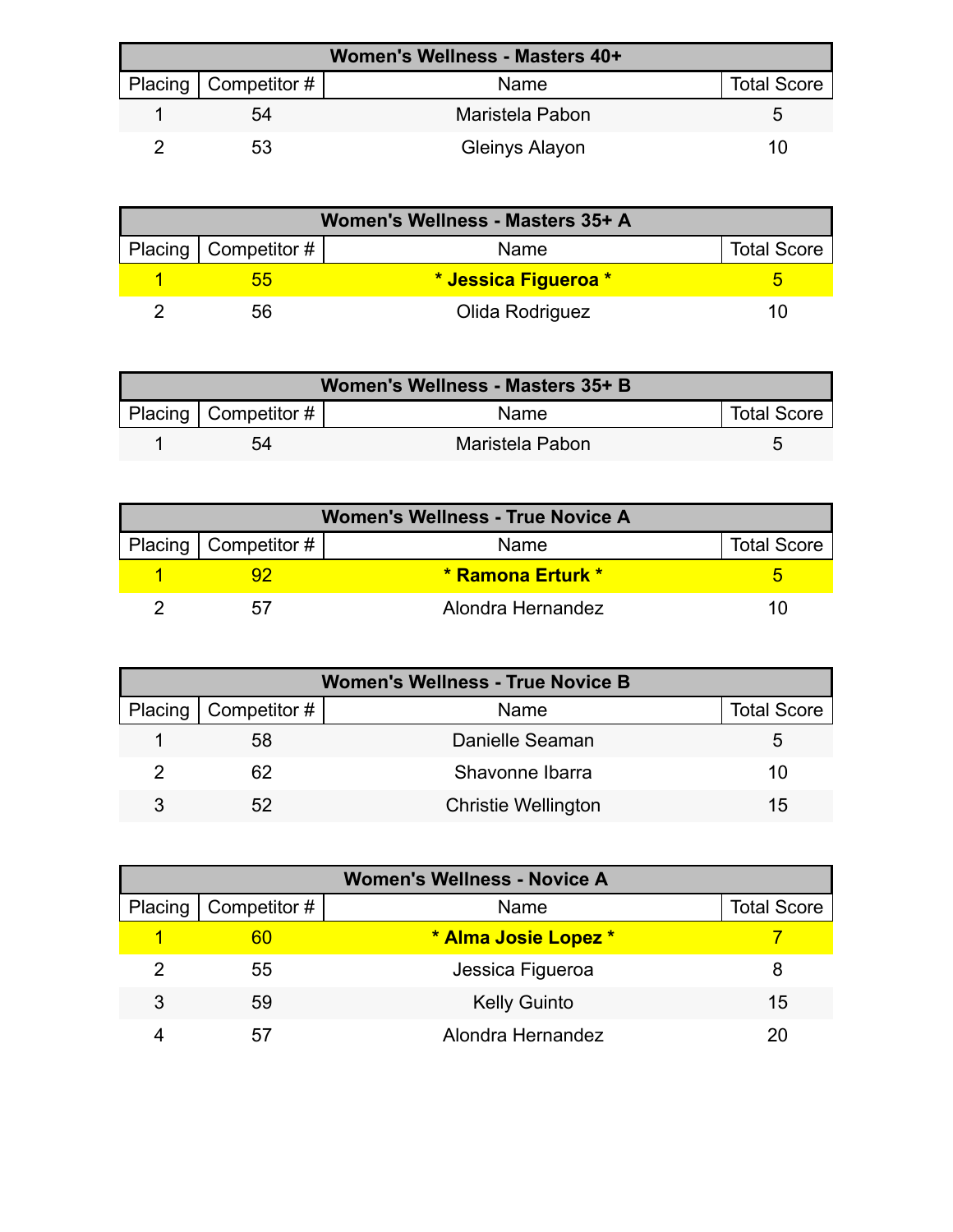| <b>Women's Wellness - Novice B</b> |                        |                 |                    |
|------------------------------------|------------------------|-----------------|--------------------|
|                                    | Placing   Competitor # | Name            | <b>Total Score</b> |
|                                    | 104                    | Felicia Segura  | G                  |
|                                    | 62                     | Shavonne Ibarra |                    |
|                                    | 54                     | Maristela Pabon | 14                 |

| Women's Wellness - Open Class A |                          |                     |                    |  |
|---------------------------------|--------------------------|---------------------|--------------------|--|
|                                 | Placing   Competitor $#$ | Name                | <b>Total Score</b> |  |
|                                 | 60                       | Alma Josie Lopez    | b                  |  |
|                                 | 55                       | Jessica Figueroa    | 10                 |  |
|                                 | 59                       | <b>Kelly Guinto</b> | 15                 |  |

| <b>Women's Wellness - Open Class B</b> |                        |                 |                    |  |
|----------------------------------------|------------------------|-----------------|--------------------|--|
|                                        | Placing   Competitor # | Name            | <b>Total Score</b> |  |
|                                        | 56                     | Olida Rodriguez |                    |  |

| Women's Wellness - Open Class C |              |                            |                    |  |
|---------------------------------|--------------|----------------------------|--------------------|--|
| Placing                         | Competitor # | Name                       | <b>Total Score</b> |  |
| 1                               | 63           | * Kylie Watts *            | 5                  |  |
| 2                               | 58           | Danielle Seaman            | 10                 |  |
| 3                               | 104          | Felicia Segura             | 15                 |  |
| 4                               | 62           | Shavonne Ibarra            | 20                 |  |
| 5                               | 54           | Maristela Pabon            | 25                 |  |
| <b>NS</b>                       | 52           | <b>Christie Wellington</b> | <b>NS</b>          |  |

| Women's Bikini - Masters 50+ |              |                           |                    |  |
|------------------------------|--------------|---------------------------|--------------------|--|
| Placing                      | Competitor # | Name                      | <b>Total Score</b> |  |
|                              | 67           | Carolyn Strathman         | 5                  |  |
| 2                            | 64           | Rosie Campero             | 10                 |  |
| 3                            | 65           | <b>Karen Edens</b>        | 15                 |  |
| 4                            | 66           | <b>Nancy Martin-Elder</b> | 20                 |  |
| 5                            | 68           | <b>Trina Ward</b>         | 25                 |  |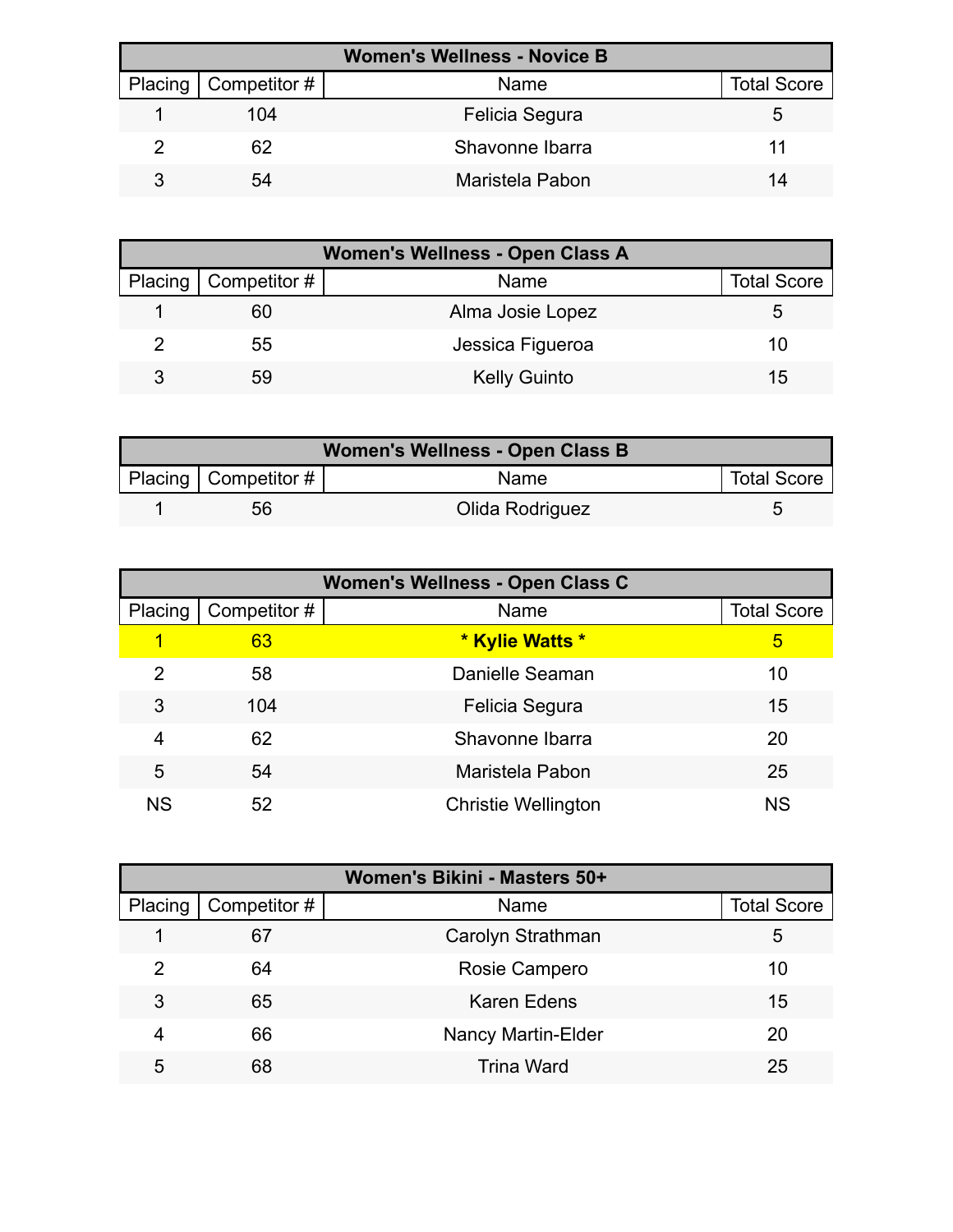| Women's Bikini - Masters 45+ |              |                            |                    |  |
|------------------------------|--------------|----------------------------|--------------------|--|
| Placing                      | Competitor # | Name                       | <b>Total Score</b> |  |
| 1                            | 73           | Irena Vitkovitsky          |                    |  |
| 2                            | 69           | Angela Bennett             | 8                  |  |
| 3                            | 67           | Carolyn Strathman          | 15                 |  |
| $\overline{4}$               | 65           | <b>Karen Edens</b>         | 20                 |  |
| 5                            | 72           | <b>Charo Rosemond</b>      | 27                 |  |
| 6                            | 66           | <b>Nancy Martin-Elder</b>  | 28                 |  |
| 7                            | 52           | <b>Christie Wellington</b> | 35                 |  |
| 8                            | 71           | <b>Emily Karp</b>          | 40                 |  |
| 9                            | 70           | <b>Deidre Charles</b>      | 44                 |  |

| Women's Bikini - Masters 40+ A |              |                        |                    |
|--------------------------------|--------------|------------------------|--------------------|
| Placing                        | Competitor # | Name                   | <b>Total Score</b> |
| 1                              | 73           | * Irena Vitkovitsky *  | 5                  |
| $\overline{2}$                 | 78           | <b>Michelle Kiesel</b> | 10                 |
| 3                              | 77           | Lina Fletcher          | 15                 |
| 4                              | 72           | <b>Charo Rosemond</b>  | 21                 |
| 5                              | 76           | <b>Marites Cumba</b>   | 24                 |
| 6                              | 74           | Liliana T Alvarado     | 30                 |
| $\overline{7}$                 | 75           | Melanie Antonio        | 38                 |
| 8                              | 80           | <b>Silvia Perez</b>    | 39                 |
| 9                              | 71           | <b>Emily Karp</b>      | 47                 |
| 10                             | 79           | Catrina Knox           | 48                 |

| Women's Bikini - Masters 40+ B |              |                      |                    |  |
|--------------------------------|--------------|----------------------|--------------------|--|
| Placing                        | Competitor # | Name                 | <b>Total Score</b> |  |
|                                | 69           | Angela Bennett       | 5                  |  |
| 2                              | 67           | Carolyn Strathman    | 10                 |  |
| 3                              | 81           | Joanna Richards      | 15                 |  |
| 4                              | 82           | <b>Heather Ritts</b> | 20                 |  |
| 5                              | 83           | <b>Shenil Walker</b> | 25                 |  |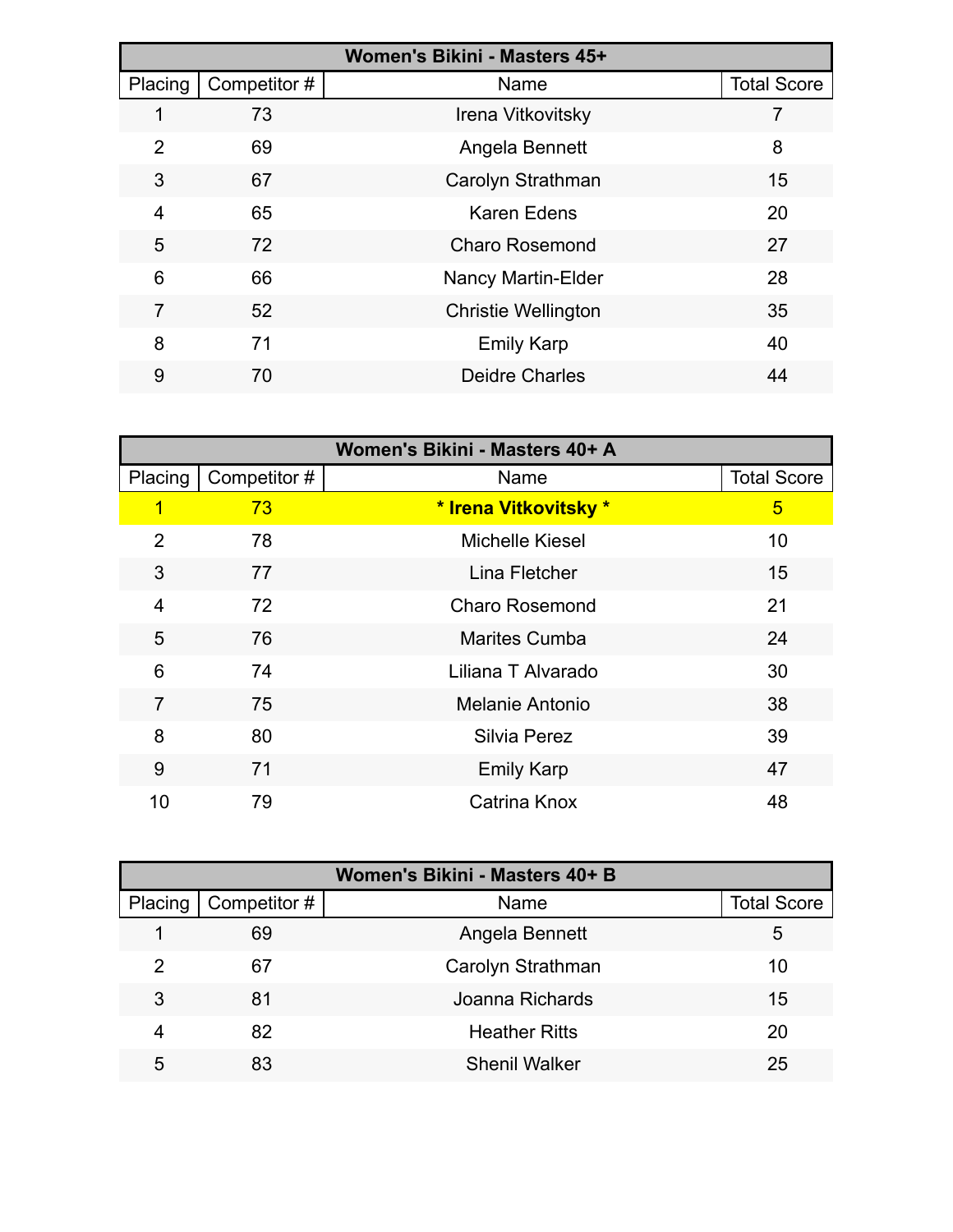| Women's Bikini - Masters 35+ A |              |                        |                    |  |
|--------------------------------|--------------|------------------------|--------------------|--|
| Placing                        | Competitor # | Name                   | <b>Total Score</b> |  |
| 1                              | 112          | * Yvette Montero *     | 5                  |  |
| 2                              | 78           | <b>Michelle Kiesel</b> | 10                 |  |
| 3                              | 77           | Lina Fletcher          | 15                 |  |
| 4                              | 84           | <b>Selene Cisneros</b> | 20                 |  |
| 5                              | 72           | <b>Charo Rosemond</b>  | 25                 |  |
| 6                              | 76           | <b>Marites Cumba</b>   | 30                 |  |
| $\overline{7}$                 | 74           | Liliana T Alvarado     | 35                 |  |
| 8                              | 71           | <b>Emily Karp</b>      | 40                 |  |
| 9                              | 85           | Monique Wise           | 45                 |  |

| Women's Bikini - Masters 35+ B |              |                        |                    |
|--------------------------------|--------------|------------------------|--------------------|
| Placing                        | Competitor # | Name                   | <b>Total Score</b> |
|                                | 89           | <b>Hazel Rodriguez</b> | 5                  |
| $\overline{2}$                 | 67           | Carolyn Strathman      | 10                 |
| 3                              | 81           | Joanna Richards        | 15                 |
| $\overline{4}$                 | 82           | <b>Heather Ritts</b>   | 20                 |
| 5                              | 88           | <b>Valerie Poynor</b>  | 27                 |
| 6                              | 87           | Jiapei Liu             | 32                 |
| 7                              | 86           | <b>Whitney Larson</b>  | 33                 |
| 8                              | 90           | Kali Wails-Vail        | 35                 |

| Women's Bikini - True Novice A |                        |                      |                    |  |
|--------------------------------|------------------------|----------------------|--------------------|--|
|                                | Placing   Competitor # | Name                 | <b>Total Score</b> |  |
|                                | 65                     | Karen Edens          | 5.                 |  |
|                                | 76                     | <b>Marites Cumba</b> | 10                 |  |
|                                | 74                     | Liliana T Alvarado   | 15                 |  |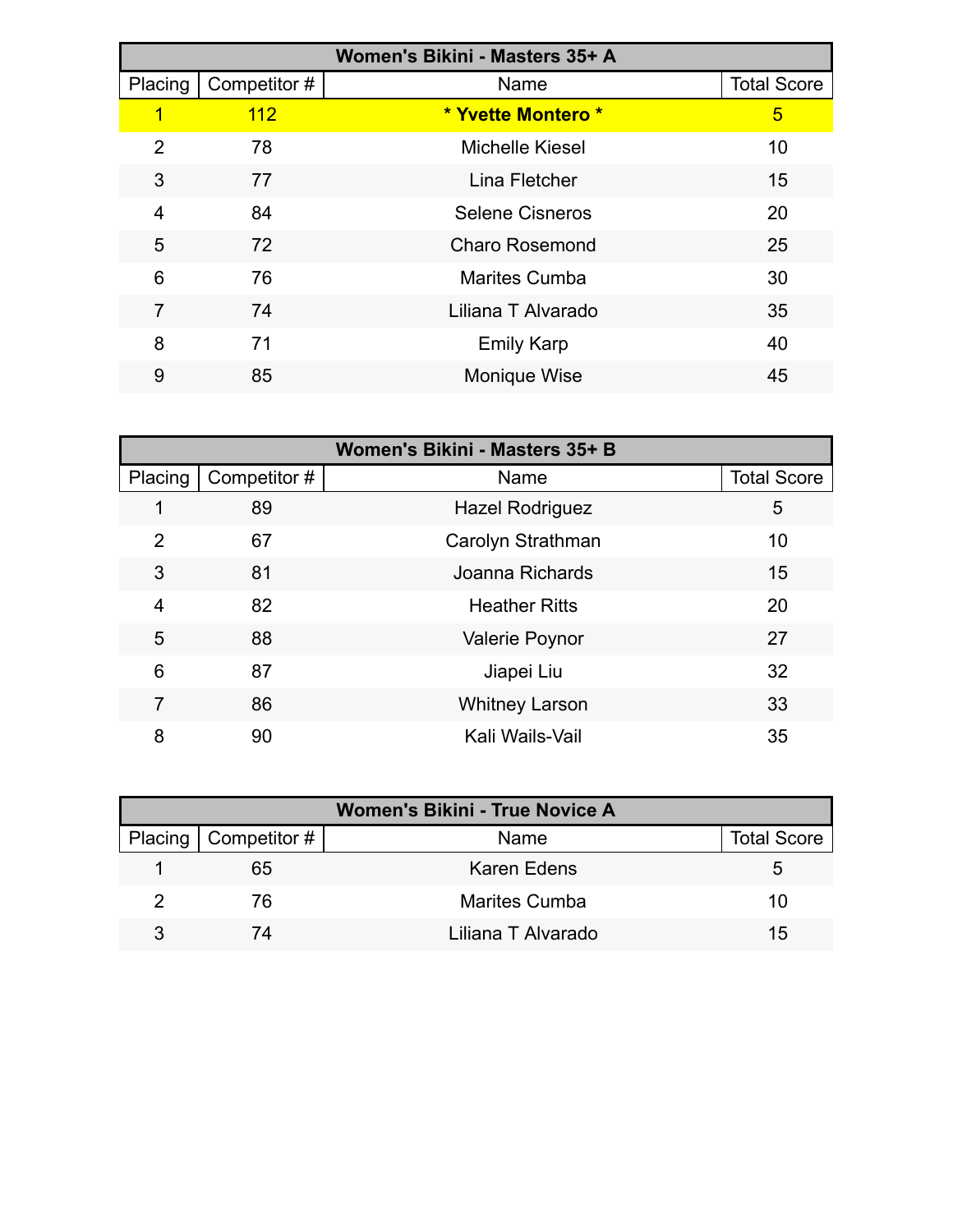| <b>Women's Bikini - True Novice B</b> |              |                      |                    |
|---------------------------------------|--------------|----------------------|--------------------|
| Placing                               | Competitor # | Name                 | <b>Total Score</b> |
| 1                                     | 94           | * Serena Mignone *   | 6                  |
| 2                                     | 92           | <b>Ramona Erturk</b> | 11                 |
| 3                                     | 95           | <b>Natalie Pinon</b> | 14                 |
| 4                                     | 93           | Samarra Lastrilla    | 21                 |
| 5                                     | 77           | Lina Fletcher        | 26                 |
| 6                                     | 96           | Nikki Zulueta        | 29                 |
| 7                                     | 91           | Thea Muehlenweg      | 36                 |
| 8                                     | 79           | Catrina Knox         | 39                 |

| Women's Bikini - True Novice C |                          |                            |                    |  |
|--------------------------------|--------------------------|----------------------------|--------------------|--|
|                                | Placing   Competitor $#$ | Name                       | <b>Total Score</b> |  |
|                                | 52                       | <b>Christie Wellington</b> | h                  |  |
|                                |                          | Deidre Charles             | 10                 |  |

| Women's Bikini - True Novice D |              |                 |                    |  |  |
|--------------------------------|--------------|-----------------|--------------------|--|--|
| Placing                        | Competitor # | Name            | <b>Total Score</b> |  |  |
|                                | 100          | Viviana Salazar | 5                  |  |  |
| $\mathcal{P}$                  | 99           | Mayara Manning  | 10                 |  |  |
| 3                              | 97           | Mandy Bloxham   | 15                 |  |  |
|                                | 98           | Gianni Cardoza  | 20.                |  |  |

| <b>Women's Bikini - Novice A</b> |                          |                       |                    |  |  |
|----------------------------------|--------------------------|-----------------------|--------------------|--|--|
|                                  | Placing   Competitor $#$ | Name                  | <b>Total Score</b> |  |  |
|                                  | 101                      | Sohamy Liliana Tejada | 5.                 |  |  |
|                                  | 76                       | <b>Marites Cumba</b>  | 10                 |  |  |
|                                  | 74                       | Liliana T Alvarado    | 15                 |  |  |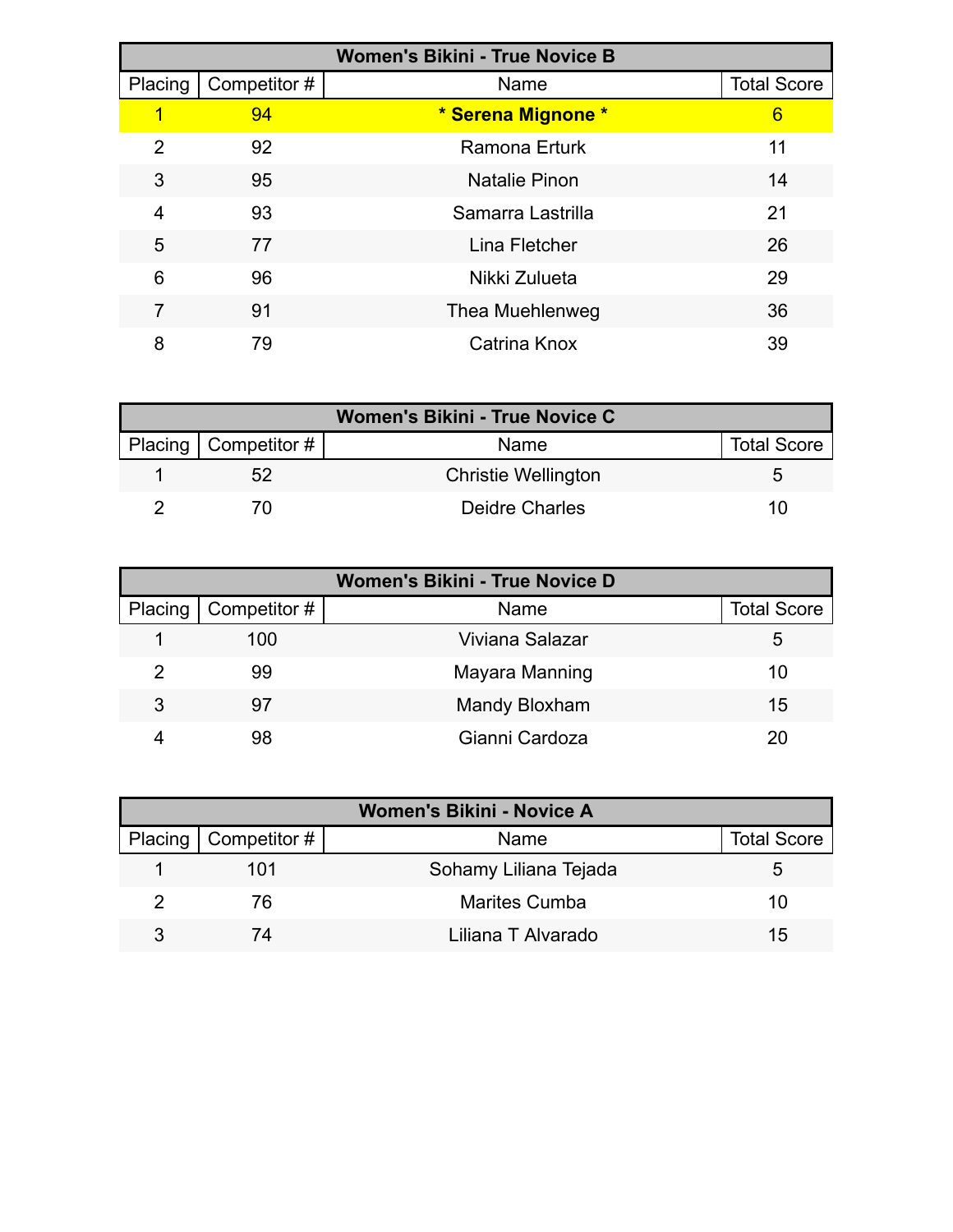| <b>Women's Bikini - Novice B</b> |              |                           |                    |  |
|----------------------------------|--------------|---------------------------|--------------------|--|
| Placing                          | Competitor # | Name                      | <b>Total Score</b> |  |
| 1                                | 94           | * Serena Mignone *        | 5                  |  |
| $\overline{2}$                   | 102          | Kaylee Bussell            | 10                 |  |
| 3                                | 95           | Natalie Pinon             | 15                 |  |
| 4                                | 93           | Samarra Lastrilla         | 21                 |  |
| 5                                | 77           | Lina Fletcher             | 24                 |  |
| 6                                | 96           | Nikki Zulueta             | 31                 |  |
| 7                                | 103          | <b>Mistifawn Martinez</b> | 34                 |  |
| 8                                | 72           | <b>Charo Rosemond</b>     | 40                 |  |
| 9                                | 91           | Thea Muehlenweg           | 45                 |  |

| <b>Women's Bikini - Novice C</b> |                        |                |                    |  |  |
|----------------------------------|------------------------|----------------|--------------------|--|--|
|                                  | Placing   Competitor # | Name           | <b>Total Score</b> |  |  |
|                                  | 104                    | Felicia Segura |                    |  |  |
|                                  |                        | Jiapei Liu     |                    |  |  |

| <b>Women's Bikini - Novice D</b> |              |                      |                    |  |  |
|----------------------------------|--------------|----------------------|--------------------|--|--|
| Placing                          | Competitor # | Name                 | <b>Total Score</b> |  |  |
|                                  | 105          | <b>Tatum Jarvis</b>  | 5                  |  |  |
| 2                                | 99           | Mayara Manning       | 10                 |  |  |
| 3                                | 97           | <b>Mandy Bloxham</b> | 15                 |  |  |
| 4                                | 90           | Kali Wails-Vail      | 20                 |  |  |
| 5                                | 83           | <b>Shenil Walker</b> | 25                 |  |  |

| Women's Bikini - Open Class A |              |                      |                    |  |  |
|-------------------------------|--------------|----------------------|--------------------|--|--|
| Placing                       | Competitor # | Name                 | <b>Total Score</b> |  |  |
|                               | 108          | Amanda Nguyen        | ა                  |  |  |
| 2                             | 107          | <b>Karen Morales</b> | 10                 |  |  |
| 3                             | 76           | <b>Marites Cumba</b> | 15                 |  |  |
|                               | 80           | Silvia Perez         | ንበ                 |  |  |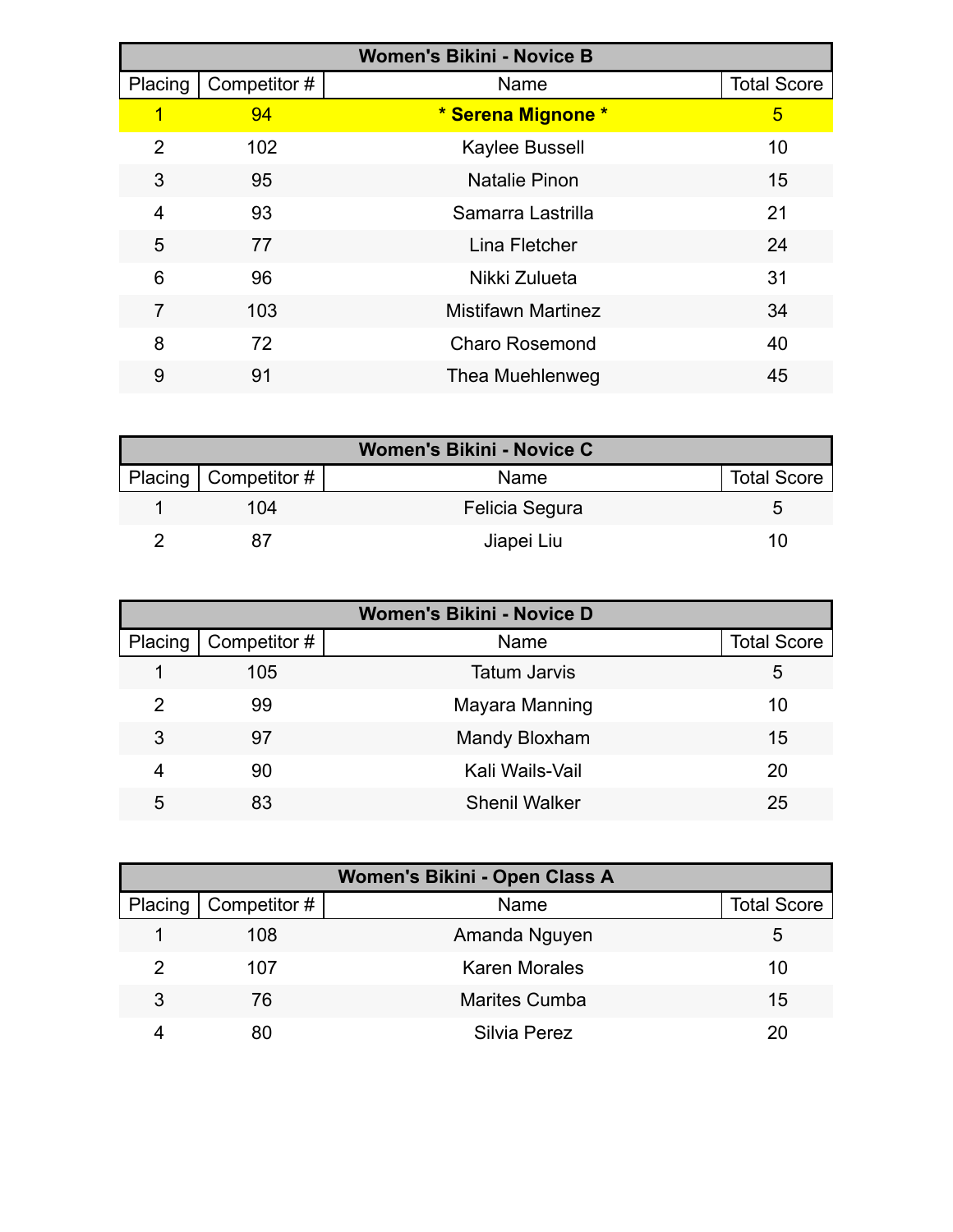| Women's Bikini - Open Class B |              |                        |                    |  |  |
|-------------------------------|--------------|------------------------|--------------------|--|--|
| Placing                       | Competitor # | Name                   | <b>Total Score</b> |  |  |
|                               | 109          | <b>Lauren Cook</b>     | 5                  |  |  |
| 2                             | 101          | Sohamy Liliana Tejada  | 10                 |  |  |
| 3                             | 73           | Irena Vitkovitsky      | 15                 |  |  |
| 4                             | 78           | <b>Michelle Kiesel</b> | 20                 |  |  |
| 5                             | 77           | Lina Fletcher          | 25                 |  |  |
| 6                             | 74           | Liliana T Alvarado     | 30                 |  |  |

| Women's Bikini - Open Class C |             |                           |                    |  |
|-------------------------------|-------------|---------------------------|--------------------|--|
| Placing                       | Competitor# | Name                      | <b>Total Score</b> |  |
| 1                             | 112         | <b>Yvette Montero</b>     | 5                  |  |
| $\overline{2}$                | 94          | Serena Mignone            | 10                 |  |
| 3                             | 102         | Kaylee Bussell            | 17                 |  |
| 4                             | 92          | Ramona Erturk             | 21                 |  |
| 5                             | 95          | <b>Natalie Pinon</b>      | 22                 |  |
| 6                             | 110         | <b>Emily Adams</b>        | 30                 |  |
| $\overline{7}$                | 111         | Katriona Aromin           | 36                 |  |
| 8                             | 93          | Samarra Lastrilla         | 40                 |  |
| 9                             | 96          | Nikki Zulueta             | 46                 |  |
| 10                            | 103         | <b>Mistifawn Martinez</b> | 47                 |  |

| Women's Bikini - Open Class D |              |                            |                    |  |
|-------------------------------|--------------|----------------------------|--------------------|--|
| Placing                       | Competitor # | Name                       | <b>Total Score</b> |  |
|                               | 114          | <b>Kristal Summers</b>     | 5                  |  |
| $\overline{2}$                | 113          | <b>Kelsey Hunt</b>         | 12                 |  |
| 3                             | 88           | <b>Valerie Poynor</b>      | 13                 |  |
| 4                             | 104          | Felicia Segura             | 22                 |  |
| 5                             | 63           | <b>Kylie Watts</b>         | 23                 |  |
| 6                             | 87           | Jiapei Liu                 | 30                 |  |
| 7                             | 52           | <b>Christie Wellington</b> | 35                 |  |